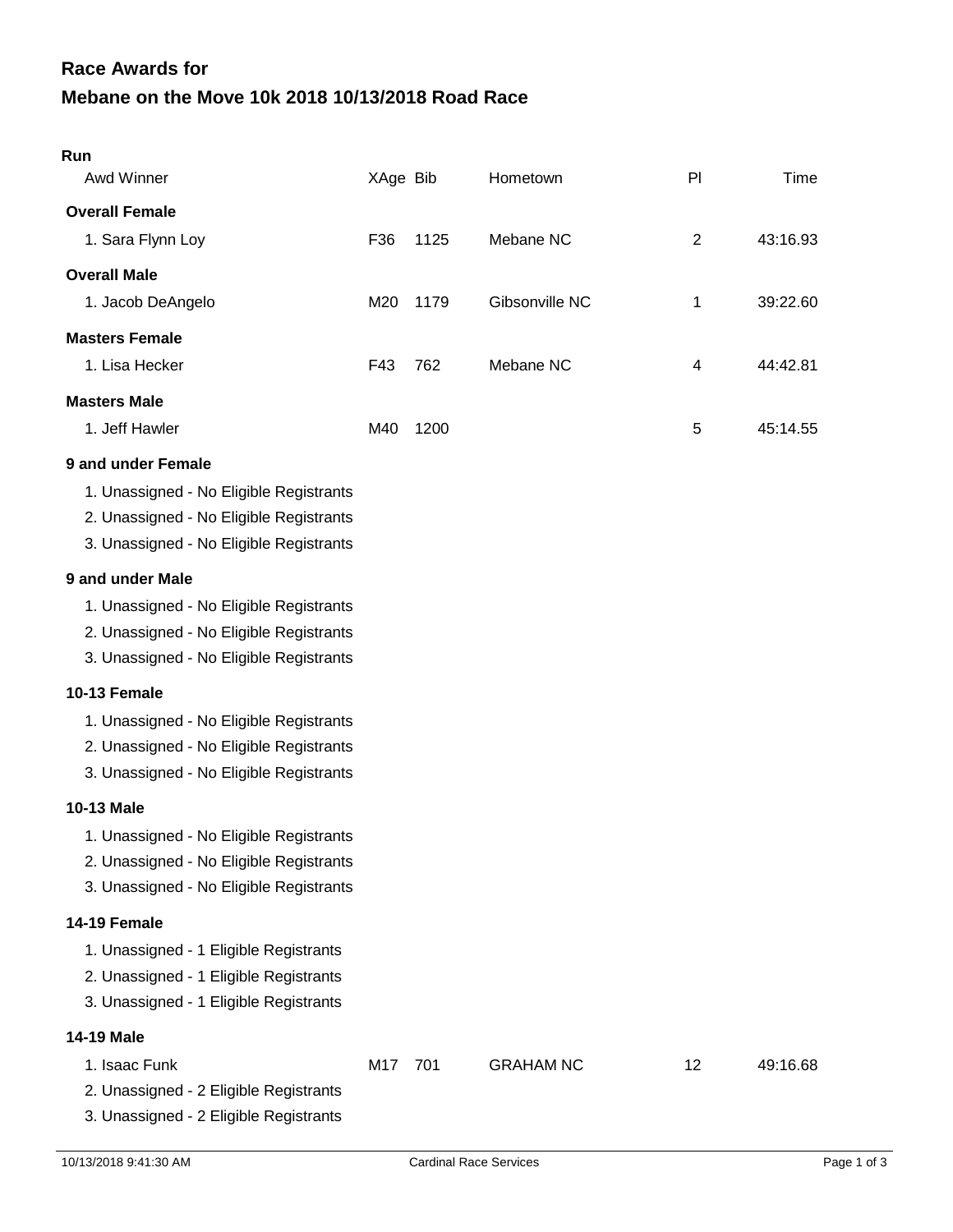## **20-29 Female**

| 1. Alarie Watson                       | F <sub>28</sub> | 1029 | Mebane NC        | 19 | 52:11.39    |
|----------------------------------------|-----------------|------|------------------|----|-------------|
| 2. Amanda Windes                       | F <sub>28</sub> | 1103 | <b>DURHAM NC</b> | 20 | 53:06.50    |
| 3. Emily Czerman                       | F <sub>24</sub> | 677  | Raleigh NC       | 27 | 56:19.65    |
| 20-29 Male                             |                 |      |                  |    |             |
| 1. Arash Alcocer-Akhlaghi              | M28             | 601  |                  | 8  | 47:03.68    |
| 2. Patrick McLane                      | M27             | 795  | Raleigh NC       | 11 | 49:11.65    |
| 3. Levi Manring                        | M22             | 778  | <b>DURHAM NC</b> | 15 | 50:28.35    |
| <b>30-39 Female</b>                    |                 |      |                  |    |             |
| 1. Heather Walker                      | F33             | 1028 | <b>Efland NC</b> | 3  | 43:41.16    |
| 2. Erika Segear                        | F32             | 875  | Chapel Hill NC   | 16 | 50:31.08    |
| 3. Jillian Hicks                       | F37             | 763  | Mebane NC        | 17 | 50:54.91    |
| 30-39 Male                             |                 |      |                  |    |             |
| 1. Matthew Dooley                      | M37             | 684  | <b>GRAHAM NC</b> | 18 | 50:55.53    |
| 2. ANDREW HAWKS                        | M36             | 753  | Garner NC        | 22 | 54:41.87    |
| 3. Kyle O'Briant                       | M33             | 825  | Mebane NC        | 31 | 01:02:48.65 |
| 40-49 Female                           |                 |      |                  |    |             |
| 1. Elizabeth Havice                    | F41             | 1147 | Carrboro NC      | 6  | 45:26.28    |
| 2. Kate Berrien                        | F49             | 625  | Hillsborough NC  | 23 | 55:36.87    |
| 3. Kelly Congdon                       | F40             | 636  | <b>GRAHAM NC</b> | 34 | 01:06:10.78 |
| 40-49 Male                             |                 |      |                  |    |             |
| 1. Stacy Peterson                      | M46             | 826  | Mebane NC        | 10 | 48:51.73    |
| 2. John Funk                           | M48             | 712  | <b>GRAHAM NC</b> | 13 | 49:36.69    |
| 3. Jim sheehan                         | M46             | 879  | Kernersville NC  | 26 | 56:19.27    |
| 50-59 Female                           |                 |      |                  |    |             |
| 1. Kari Wilkinson                      | F <sub>57</sub> | 1030 | Mebane NC        | 24 | 55:56.70    |
| 2. Noela Funk                          | F <sub>51</sub> | 714  | <b>GRAHAM NC</b> | 38 | 01:10:39.19 |
| 3. Sonya McCook                        | F <sub>53</sub> | 789  | Mebane NC        | 43 | 01:29:39.61 |
| 50-59 Male                             |                 |      |                  |    |             |
| 1. Gary Rice                           | M58             | 864  | Mebane NC        | 7  | 46:56.12    |
| 2. john montelli                       | M59             | 803  | Mebane NC        | 9  | 47:10.48    |
| 3. michael wilkinson                   | m <sub>58</sub> | 1033 | Mebane NC        | 14 | 49:42.50    |
| 60-69 Female                           |                 |      |                  |    |             |
| 1. Joan Boone                          | F65             | 626  | <b>Efland NC</b> | 41 | 01:15:26.82 |
| 2. Unassigned - 1 Eligible Registrants |                 |      |                  |    |             |

3. Unassigned - 1 Eligible Registrants